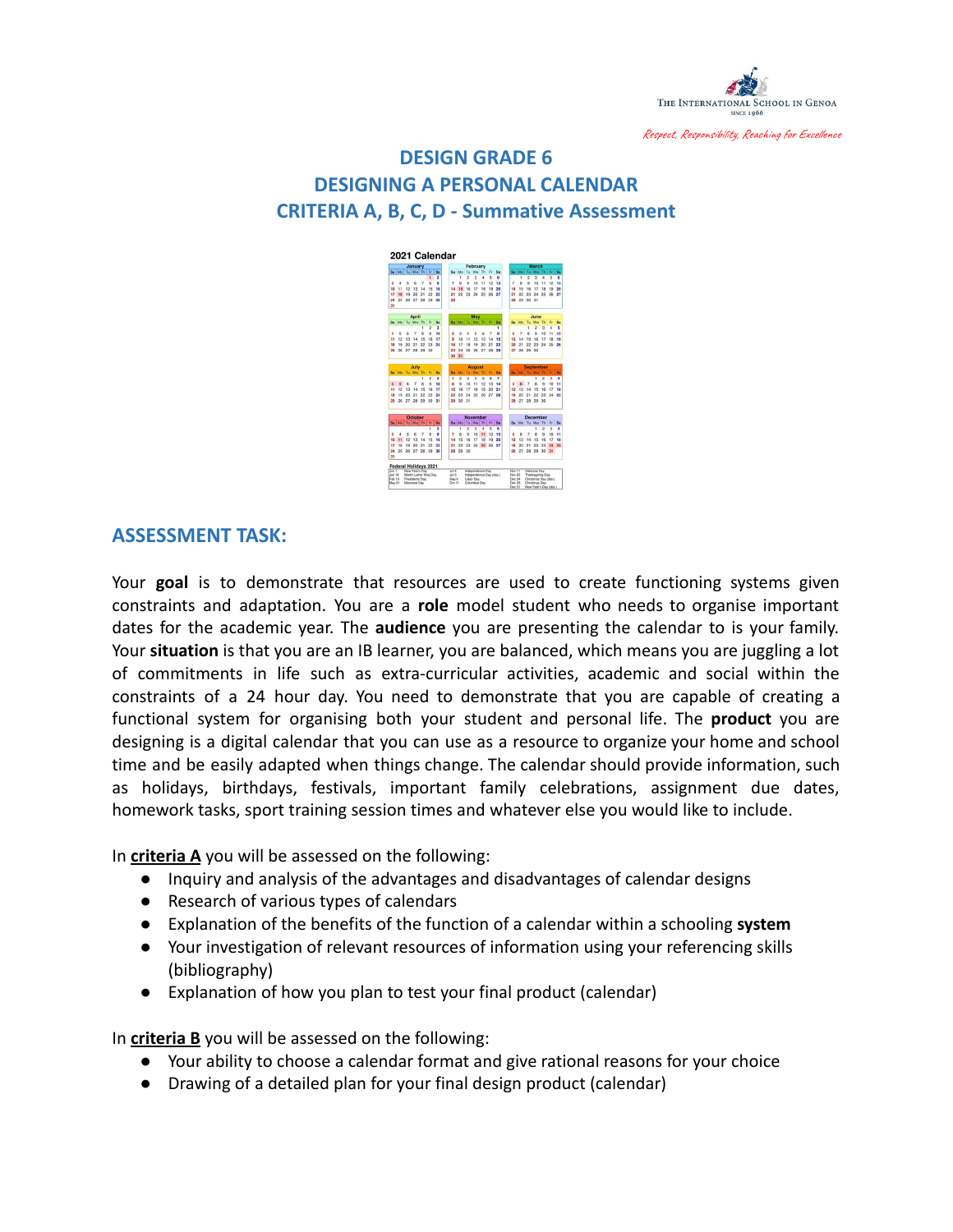

In **criteria C** you will be assessed on the following:

- Detailed directions on how to create your finished product (calendar)
- Use of of appropriate materials and techniques to create your product/solution
- Your ability to use the correct tools and techniques in a proper manner
- Developed a process journal outlining all of the steps in creation

In **criteria D** you will be assessed on the following:

- Your evaluation of the success of the product (calendar) based on the results of functionality, and the feedback from the users (classmates and family members)
- Evaluation of your progress throughout each stage of the design process
- Your description of improvements that should be made to your product (calendar) and performance
- Provide an explanation of the potential impacts of the product (calendar) on society

### **TASK SPECIFIC DETAILS:**

- Prior to creating your calendar you must provide relevant information and analyse calendar styles (criteria a)
- Your calendar *must* include accurate dates; in accordance with the school academic calendar (criteria B)
- The style of the calendar you are designing is Gregorian, unless approved another type for religious purposes (criteria B)
- Include appropriate visuals in your calendar for each month (e.g. photos, inspirational quotes, memes) (criteria B)
- Your calendar must be a digital format -as long as the month and days are clearly noticeable (criteria c)
- The calendar must be presented neatly and easily legible (criteria c)
- Include a self-reflection form of the design process used to create this valuable resource and evaluate another student's calendar (criteria d)
- Explain how this newly created system will help you to function in your personal and academic life (criteria d)
- Present your calendar to your family (criteria d)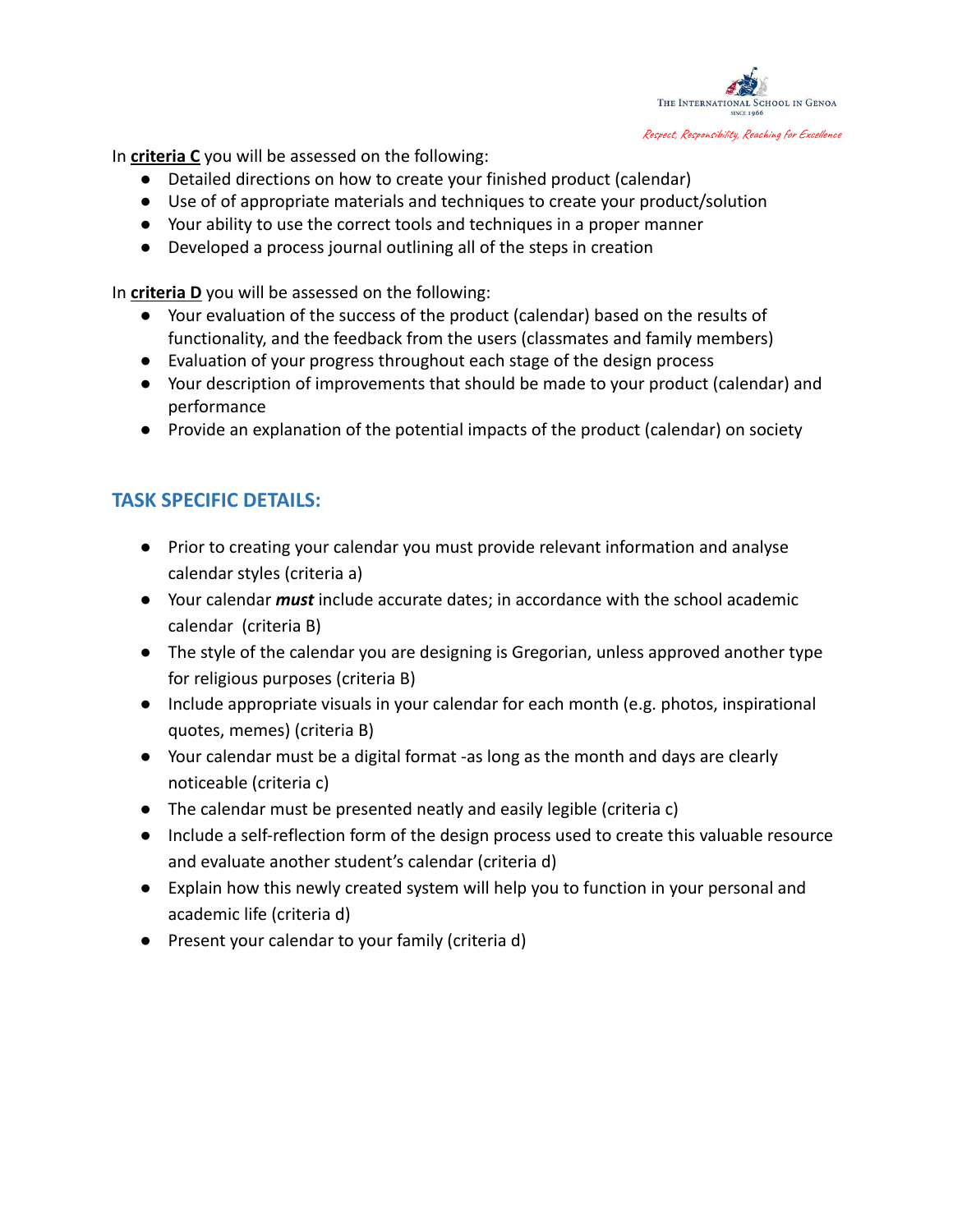

## **ASSESSMENT RUBRIC:**

## **Criteria A**

| Level   | Descriptor                                                                                                                                                                                                                                                                                                                                                                                                       |
|---------|------------------------------------------------------------------------------------------------------------------------------------------------------------------------------------------------------------------------------------------------------------------------------------------------------------------------------------------------------------------------------------------------------------------|
| 0       | You do not meet any of the requirements below                                                                                                                                                                                                                                                                                                                                                                    |
| $1 - 2$ | You are able to:                                                                                                                                                                                                                                                                                                                                                                                                 |
|         | i. state the need for a personal calendar<br>ii. state the research findings on why we use calendars                                                                                                                                                                                                                                                                                                             |
| $3 - 4$ | You are able to:                                                                                                                                                                                                                                                                                                                                                                                                 |
|         | i. Outline the benefits of the function of a calendar within a schooling system<br>ii. State some points of research on various types of calendars and their benefits<br>iii. State the main features of an existing advantages and disadvantages of existing<br>calendar designs<br>iv. Outline some of the main findings of research                                                                           |
| $5-6$   | You are able to:<br>i. <b>Explain</b> the benefits of the function of a calendar within a schooling system<br>ii. State and Prioritize some points of research on various types of calendars and<br>their benefits, with some guidance<br>iii. Outline the main features of an existing advantages and disadvantages of<br>existing calendar designs<br>iv. Outline the main findings of research                |
| $7 - 8$ | You are able to:<br>i. Explain and justify the benefits of the function of a calendar within a schooling<br>system<br>ii. states and prioritizes the main points of research needed to develop a<br>solution to the problem, with minimal guidance<br>iii. describes the main features of an existing product that inspires a solution<br>to the problem<br>iv. presents the main findings of relevant research. |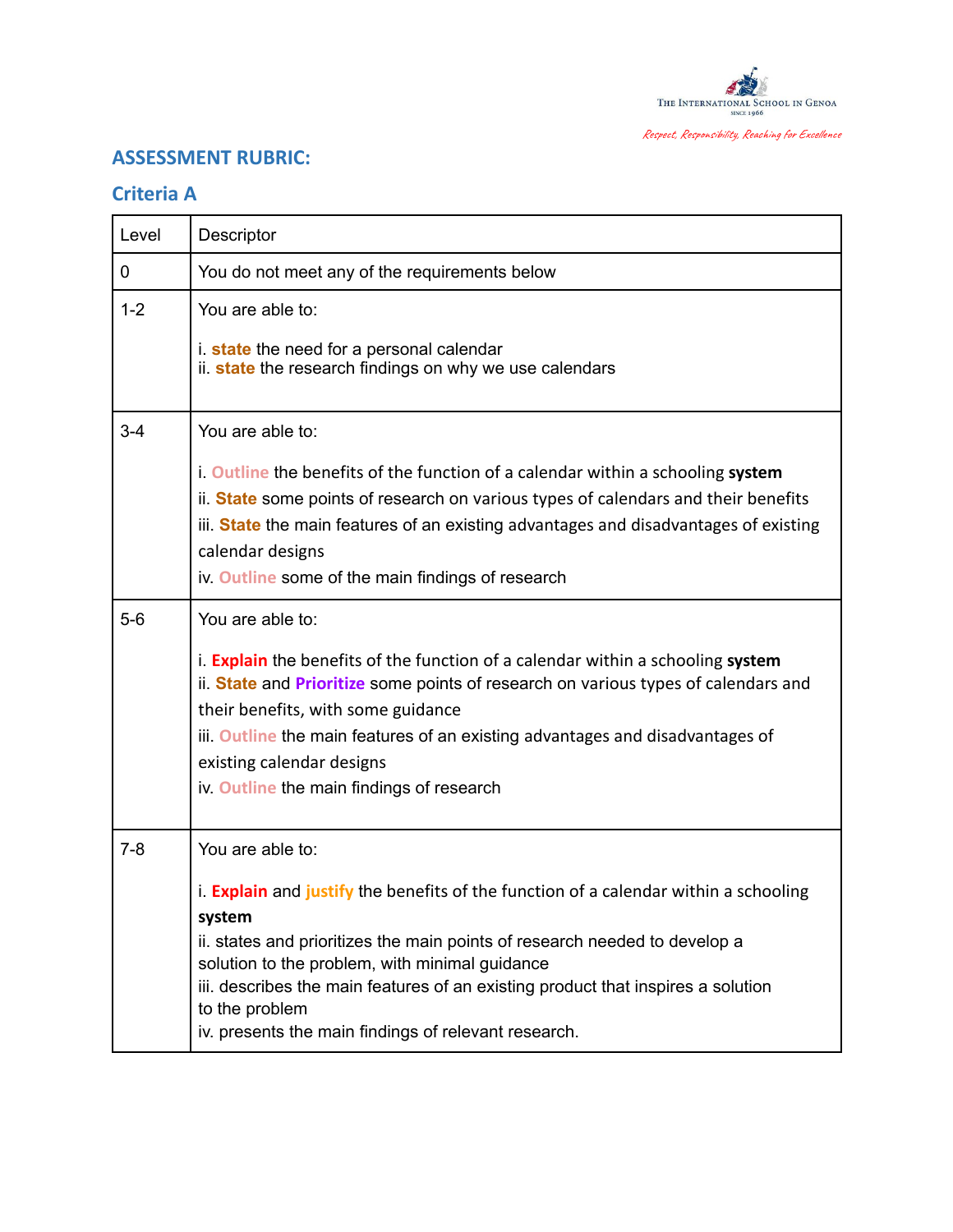

#### **COMMAND TERMS:**

**Outline:** Give a brief account.

**Explain:** Give a detailed account including reasons or causes.

**Justify:** Give valid reasons or evidence to support an answer or conclusion

**State:** Give a specific name, value or other brief answer without explanation or calculation.

**Prioritize:** Give relative importance to, or put in an order of preference.

**Develop:** To improve incrementally, elaborate or expand in detail. Evolve to a more advanced or effective state.

**Describe:** Give a detailed account or picture of a situation, event, pattern or process.

**Present:** Offer for display, observation, examination or consideration.

### **Criteria B**

| Level   | Descriptor                                                                                                                                                                                                                                                                                                                                                          |
|---------|---------------------------------------------------------------------------------------------------------------------------------------------------------------------------------------------------------------------------------------------------------------------------------------------------------------------------------------------------------------------|
| 0       | You do not meet any of the requirements below                                                                                                                                                                                                                                                                                                                       |
| $1 - 2$ | You are able to:<br><i>i.</i> state one basic reason for calendars<br>ii. <b>present</b> one calendar design idea, which can be interpreted by others<br>iii. create an incomplete planning drawing/diagram of your calendar                                                                                                                                        |
| $3 - 4$ | You are able to:<br>i. <b>state</b> a few reasons for calendars<br>ii. <b>present</b> more than one design idea for your calendar using an appropriate<br>medium(s) or labels key features, which can be interpreted by others<br>iii. <b>state</b> the key features of the chosen calendar design<br>iv. create a planning drawing/diagram of your chosen calendar |
| $5-6$   | You are able to:<br>i. <b>develop</b> a few reasons for calendars<br>ii. <b>present</b> a few feasible design ideas, using an appropriate medium(s) and labels<br>key features, which can be interpreted by others<br>iii. <b>present</b> the chosen calendar design by stating the key features                                                                    |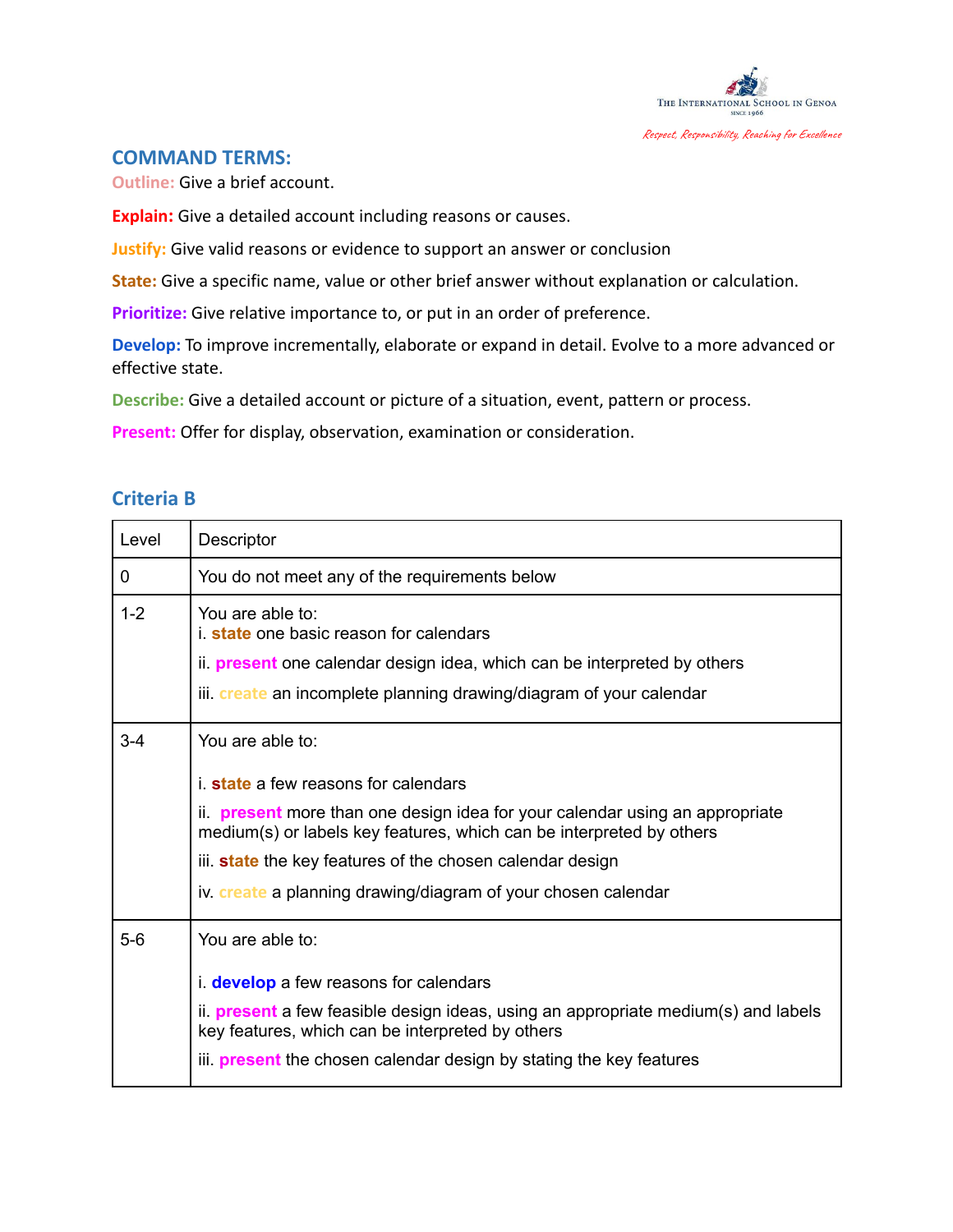

|       | iv. create a planning drawing/diagram and list the main details for the<br>creation of the chosen calendar                                                                                                                                                                                                                                                                                                                      |
|-------|---------------------------------------------------------------------------------------------------------------------------------------------------------------------------------------------------------------------------------------------------------------------------------------------------------------------------------------------------------------------------------------------------------------------------------|
| $7-8$ | You are able to:<br>i. develop a list of reasons for calendars<br>ii. <b>present</b> feasible design ideas, using an appropriate medium(s) and<br>outlines the key features, which can be correctly interpreted by others<br>iii. <b>present</b> the chosen calendar design by describing the key features<br>iv. create a planning drawing/diagram, which outlines the main details for the<br>creation of the chosen calendar |

### **COMMAND TERMS:**

**State:** Give a specific name, value or other brief answer without explanation or calculation.

**Present:** Offer for display, observation, examination or consideration.

**Develop:** To improve incrementally, elaborate or expand in detail. Evolve to a more advanced or effective state.

**Create:** To evolve from one's own thought or imagination, as a work or an invention.

## **Criteria C**

| Level       | <b>Descriptor</b>                                                                                                                                                                                                                            |
|-------------|----------------------------------------------------------------------------------------------------------------------------------------------------------------------------------------------------------------------------------------------|
| $\mathbf 0$ | You do not meet any of the requirements below                                                                                                                                                                                                |
| $1 - 2$     | You are able to:<br>i. demonstrate minimal technical skills when making your calendar<br>ii. create a calendar, which functions poorly and is presented in an<br>incomplete form                                                             |
| $3-4$       | You are able to:<br>i. List the main steps in a plan that contains some details, resulting in peers<br>having difficulty following the plan to create the calendar<br>ii. demonstrate satisfactory technical skills when making the solution |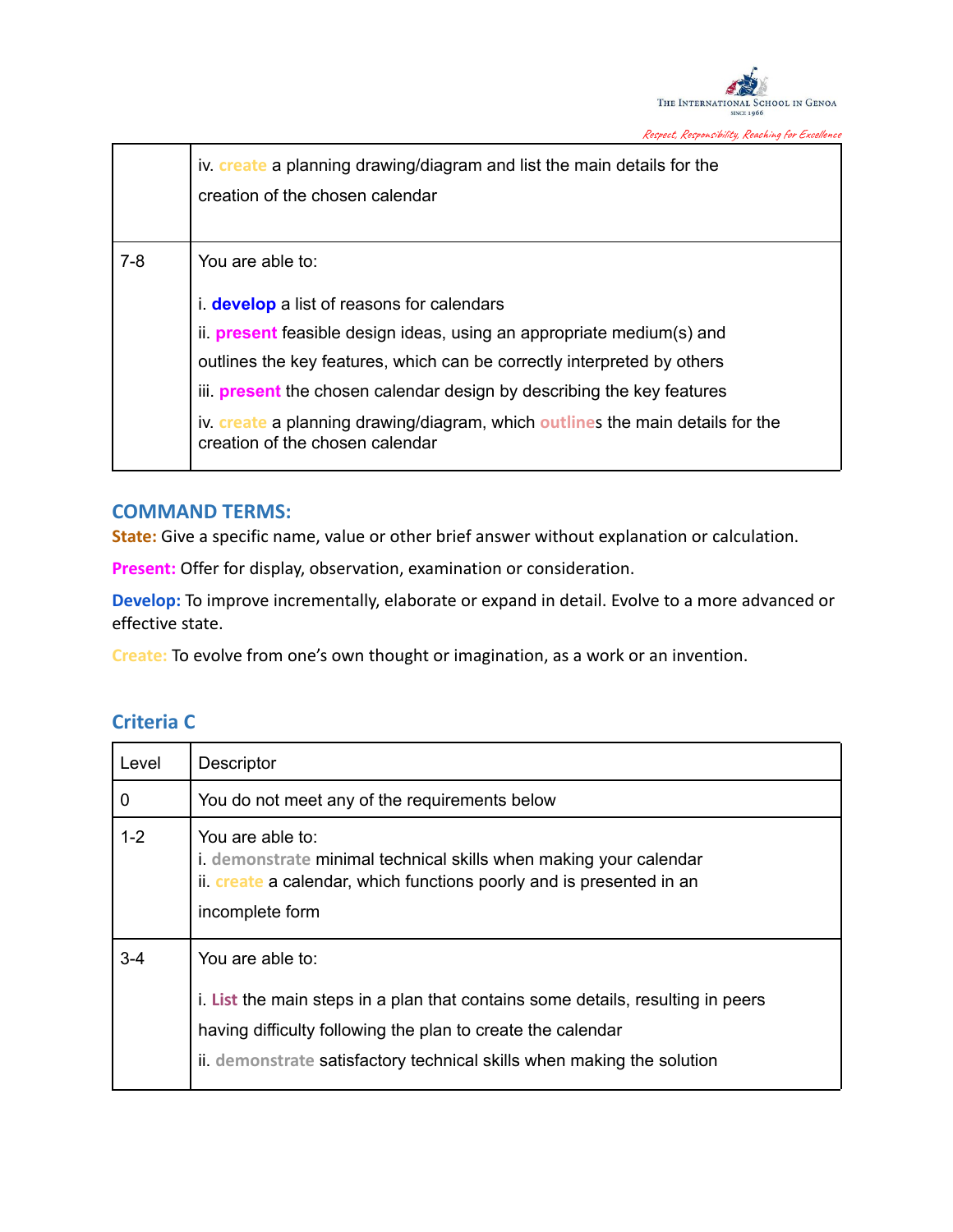

|         | iii. create a calendar, which partially functions and is adequately<br>presented<br>iv. state one change made to the chosen design or plan when making the calendar                                                                                                                                                                                                                                                                          |
|---------|----------------------------------------------------------------------------------------------------------------------------------------------------------------------------------------------------------------------------------------------------------------------------------------------------------------------------------------------------------------------------------------------------------------------------------------------|
| $5-6$   | You are able to:<br>i. List the steps in a plan, which considers time and resources, resulting in<br>peers being able to follow the plan to create the calendar<br>ii. demonstrate competent technical skills when making the solution<br>iii. create a calendar, which functions as intended and is presented<br>appropriately<br>iv. state one change made to the chosen design and plan when making<br>the calendar                       |
| $7 - 8$ | You are able to:<br><i>i.</i> outline a plan, which considers the use of resources and time, sufficient<br>for peers to be able to follow to create the calendar<br>ii. demonstrate excellent technical skills when making the solution<br>iii. follow the plan to create the calendar, which functions as intended and<br>is presented appropriately<br>iv. list the changes made to the chosen design and plan when making the<br>calendar |

#### **COMMAND TERMS:**

**List:** Give a sequence of brief answers with no explanation.

**Create:** To evolve from one's own thought or imagination, as a work or an invention.

**Demonstrate:** Prove or make clear by reasoning or evidence, illustrating with examples or practical application.

**State:** Give a specific name, value or other brief answer without explanation or calculation.

**Outline:** Give a brief account.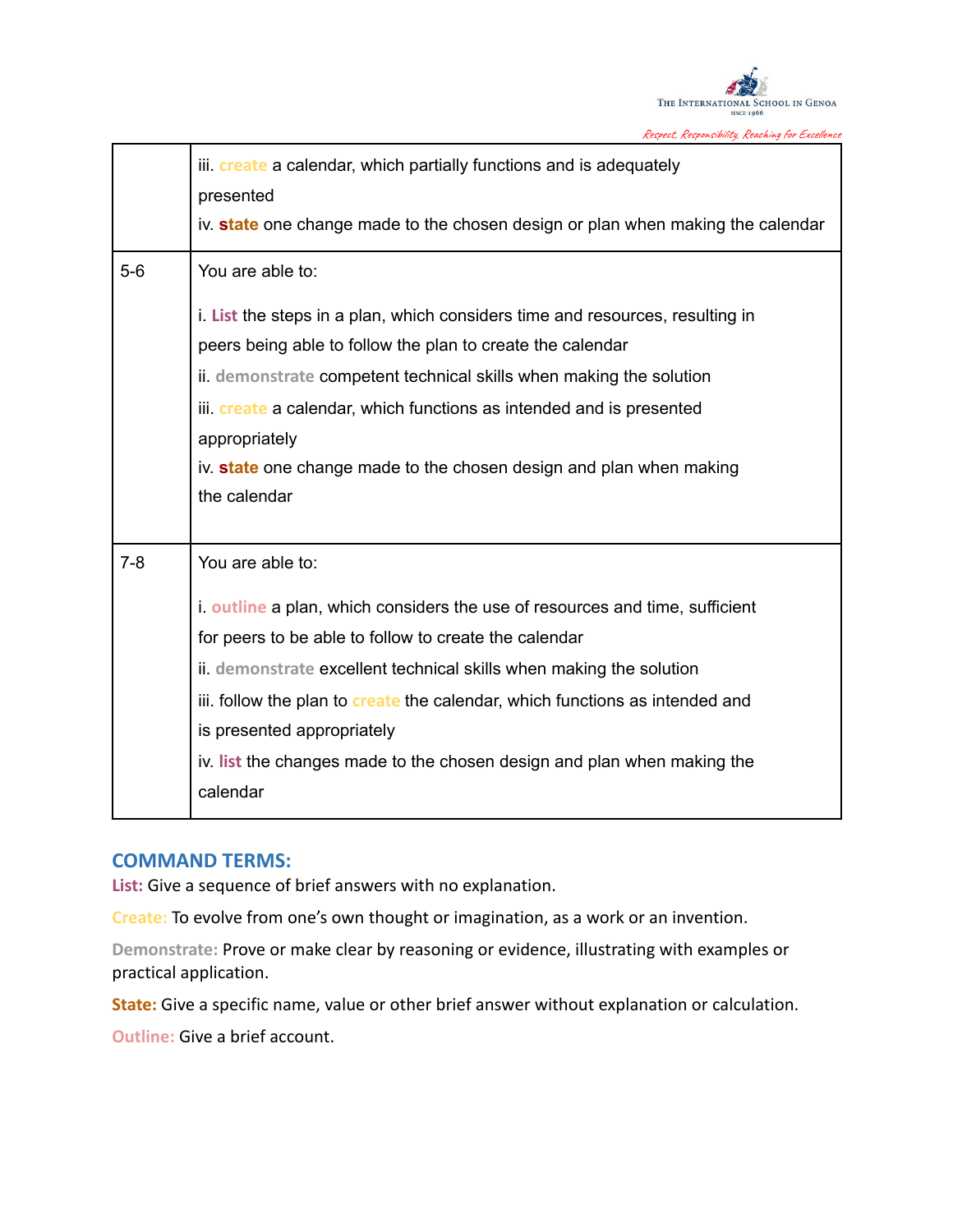

## **Criteria D**

| Level   | Descriptor                                                                                                                      |
|---------|---------------------------------------------------------------------------------------------------------------------------------|
| 0       | You do not meet any of the requirements below                                                                                   |
| $1 - 2$ | You are able to:                                                                                                                |
|         | i. define a testing method (google form), which is used to measure the success of<br>the calendar                               |
|         | ii. <b>state</b> the success of the calendar                                                                                    |
| $3 - 4$ | You are able to:                                                                                                                |
|         | <b>i. define</b> a relevant testing method (google form), which generates data, to<br>measure the success of the calendar       |
|         | ii. <b>state</b> the success of the calendar against the design specification based                                             |
|         | on the results of one relevant test (google form)                                                                               |
|         | iii. <b>state</b> one way in which the calendar could be improved                                                               |
|         | iv. <b>state</b> one way in which the calendar can impact the target                                                            |
|         | audience                                                                                                                        |
| $5-6$   | You are able to:                                                                                                                |
|         | i. define a relevant testing method (google form), which generate data, to measure<br>the success of the calendar               |
|         | ii. <b>state</b> the success of the calendar against the design specification based                                             |
|         | on relevant product testing (google form)                                                                                       |
|         | iii. outline one way in which the calendar could be improved                                                                    |
|         | iv. outline the impact of the calendar on the target audience, with                                                             |
|         | guidance.                                                                                                                       |
| $7 - 8$ | You are able to:                                                                                                                |
|         | <i>i.</i> outline simple, relevant testing method (google form), which generate data, to<br>measure the success of the calendar |